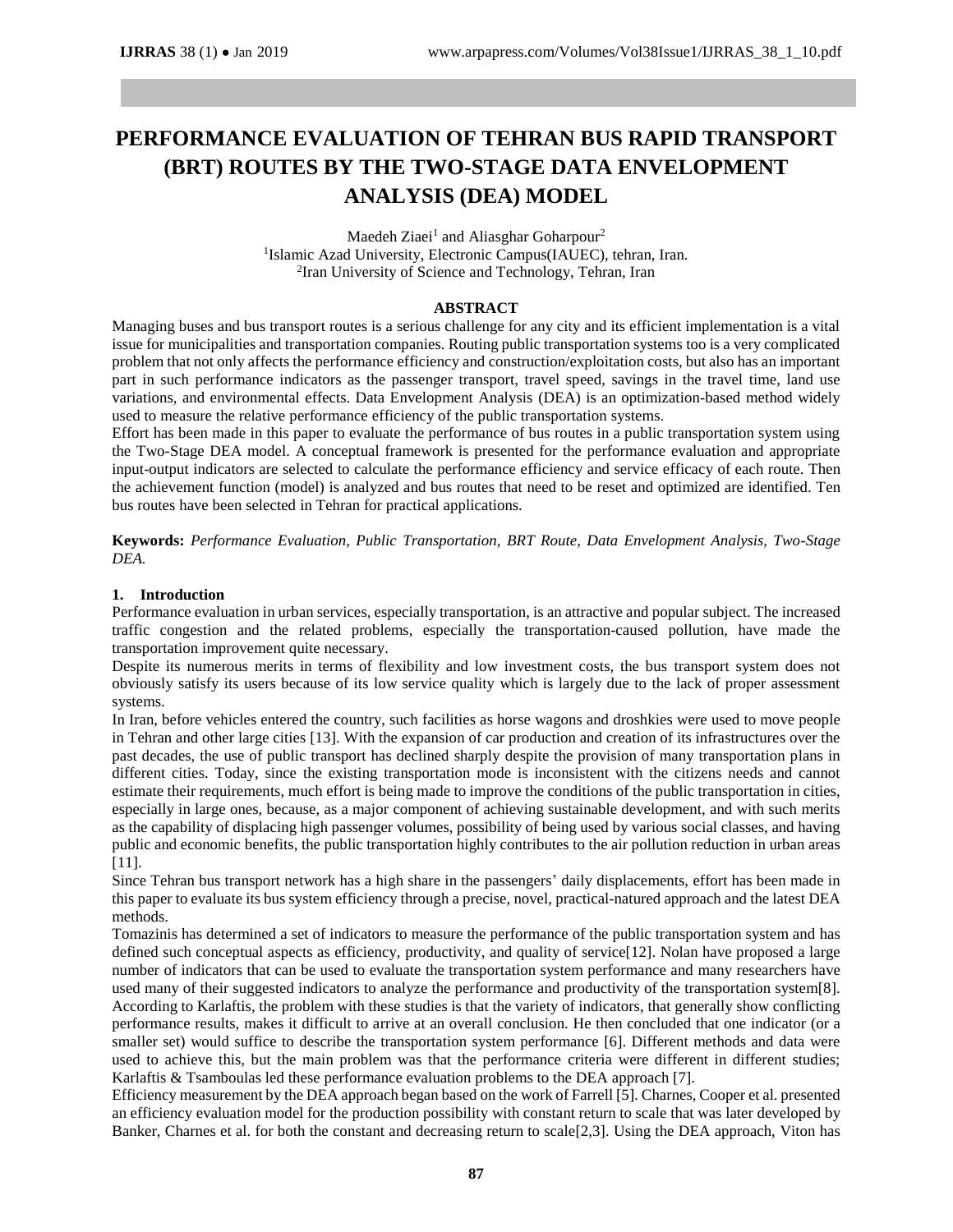evaluated the efficiency of a French bus company $[6]$ . With the same approach, Viton has evaluated the efficiency of the US bus system during 1992-1988 to detect its variations using Russell (static) and Malmquist (dynamic) criteria (two productivity variation measures)[15]. Using the DEA approach, Nolan, Ritchie et al. have analyzed the efficiency of the US multi-mode bus transit system[8]. Boilé has analyzed the technical efficiency and relative co-scale of a group of public bus transport systems [5]. Using the DEA approach, multi-variate linear regression model, logit model, and cluster analysis, Pina and Torres have evaluated the efficiency of the private and public sectors in providing public transportation services[10]. Using the DEA approach with a productive efficiency point of view, Odeck and Alkadi have examined the performance of the Norwegian public bus transport companies that use the government subsidies[9].

Different models can be based on different inputs and outputs; the following is an example:

## **Inputs:**

- \* Subsidy per passenger (maximum line capacity)
- \* Line capacity (bus)
- \* Maximum number of buses that can be used in each line

## **Outputs:**



Fig. 1- DEA network model

\* Ratio of (bus-km)/residents for each line (residents around stations)

\* Population around stations, income level, vehicle ownership, land use, etc. (an estimation of the line passengers) \* Vehicle ownership (cannot be used). The DEA output as a dependent variable can be, e.g., exogenous, and its

effect on the DEA output can be obtained.

\* Line length affects efficiency (affects frequency)

\* Shuttle time/distance of each line

\* Number of stations per line

\* Number of intersections with traffic, each line's length of common route.

Proposed model of the DEA network:

Fig. 1 shows the proposed DEA model based on the literature review and the case studied.

# **2. Efficiency of the operations division**

$$
\begin{aligned} \text{Max } & \frac{U_A^T Y_{A_0}}{V_A^T X_{A_0}} = E_{AA} \\ \text{s.t } & \frac{U_A^T Y_{A_j}}{V_A^T X_{A_j}} \le 1 \qquad j = 1, \dots, n \end{aligned}
$$

 $U_A^T, V_A^T \geq 0$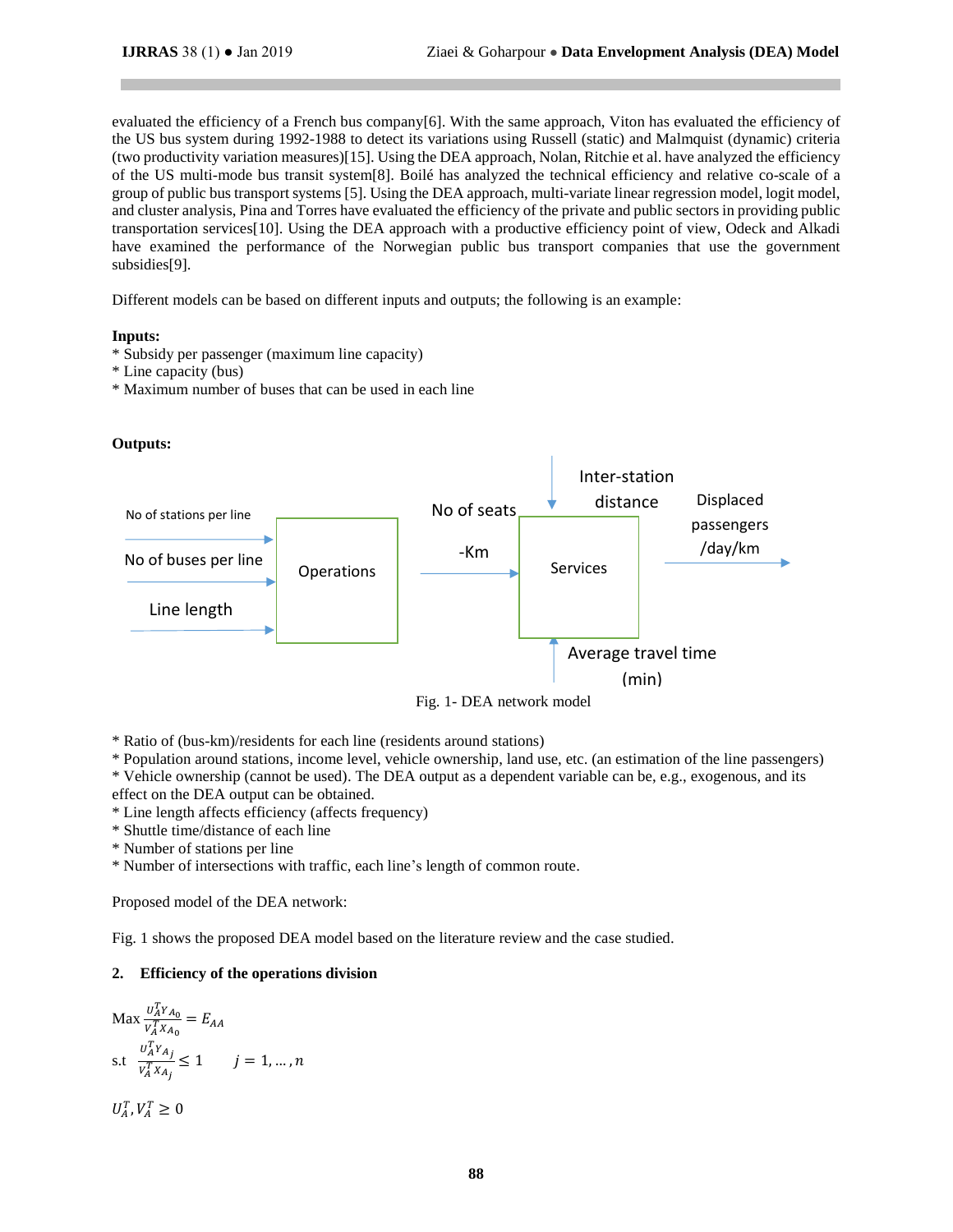**3. Services division efficacy**  $MAX \frac{U_B^T Y_{B_O}}{U_T U_{B_O}}$  $\frac{U_B + B_0}{V_B^T X_{B_0} + D \times \mu_A^T Y_{A_0}} = E_{AB}$ s.t  $\frac{U_B^T Y_{Bj}}{U_{Bj}^T Y_{Bj}}$  $\frac{U_{B}U_{B}}{V_{B}^{T}X_{B_{j}}+D\times\mu_{A}^{T}Y_{A_{j}}} \leq 1$   $j = 1, ..., n$  $\mu_A^T Y_{A_0} = E^*_{AA}$  $\omega_A^T X_{A_j} - \mu_A^T Y_{A_j} \ge 0$   $j = 1, ... , n$  $\omega_A^T X_{A_0} = 1$  $\omega_A^T, \mu_A^T, U_B^T, V_B^T, D \geq 0$ 

4. Total efficiency  
\n
$$
e_{AB} = \frac{1}{2} (E_{AA}^* + E_{AB}^*)
$$
\n
$$
MAX \frac{1}{2} [\frac{c^T Y_{A_0}}{V_A^T X_{A_0}} + \frac{U_B^T Y_{B_0}}{c^T Y_{A_0} + V_B^T X_{B_0}}]
$$
\n
$$
x.t. \frac{c^T Y_{A_j}}{V_A^T X_{A_j}} \le 1 \quad j = 1, ..., n
$$
\n
$$
\frac{U_B^T Y_{Bj}}{C^T Y_{A_j} + V_B^T X_{Bj}} \le 1 \quad j = 1, ..., n
$$
\n
$$
c^T, V_A^T, V_B^T, U_B^T \ge 0
$$

After linearization, this model will have the following form:  $\text{MAX} \frac{1}{2} (C_A^T Y_{A_0} + \mu_B^T Y_{B_0}) = V_p$ 

s.t 
$$
\omega_A^T X_{A_j} - C_A^T Y_{A_j} \ge 0
$$
  $j = 1, ..., n$   
\n $\omega_B^T X_{Bj} + k \times C_A^T Y_{Aj} - \mu_B^T Y_{Bj} \ge 0$   $j = 1, ..., n$   
\n $\omega_A^T X_{A_0} = 1$   
\n $\omega_B^T X_{B0} + k \times C_A^T Y_{A0} = 1$ 

To measure the efficiency, the first step is to determine the inputs and outputs of each decision making unit; selecting the best set of inputs and outputs is a very important step in computing the efficiency. Table 1 shows the data used (from performed researches) to identify indicators.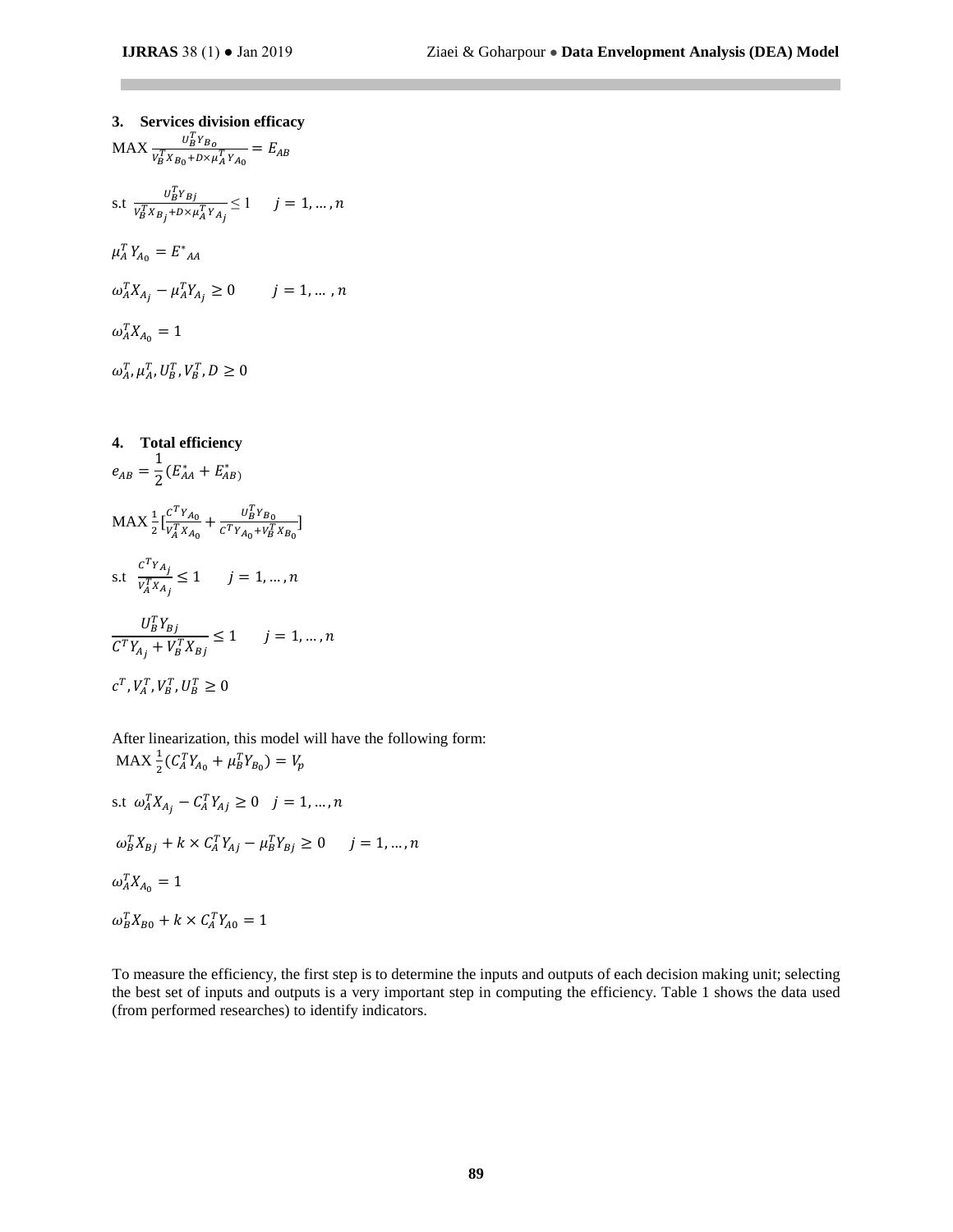| <b>DMU</b><br>(bus<br>route) | No of<br>stations                | No of<br>buses | Line<br>length<br>(km) | No of seats-<br>km   | No of<br>seats-km              | Average<br>station<br>distance<br>(km) | Average<br>travel<br>time<br>(min) | No of<br>displaced<br>passengers<br>(daily) |
|------------------------------|----------------------------------|----------------|------------------------|----------------------|--------------------------------|----------------------------------------|------------------------------------|---------------------------------------------|
| 1                            | 25                               | 124            | 18.7                   | 246                  | 246                            | 0.748                                  | 45                                 | 250000                                      |
| 2                            | 28                               | 116            | 20                     | 214                  | 214                            | 0.714                                  | 65                                 | 200000                                      |
| 3                            | 18                               | 95             | 13.5                   | 270                  | 270                            | 0.75                                   | 40                                 | 150000                                      |
| 4                            | 24                               | 100            | 21.5                   | 172                  | 172                            | 0.895                                  | 70                                 | 170000                                      |
| 5                            | 10                               | 40             | 8.5                    | 68                   | 68                             | 0.85                                   | 25                                 | 65000                                       |
| 6                            | 34                               | 92             | 16                     | 184                  | 184                            | 0.401                                  | 51                                 | 180000                                      |
| 7                            | 39                               | 105            | 18                     | 215                  | 215                            | 0.461                                  | 65                                 | 200000                                      |
| 8                            | 6                                | 40             | 8                      | 185                  | 185                            | 1.33                                   | 25                                 | 70000                                       |
| 9                            | 52                               | 139            | 36                     | 142                  | 142                            | 0.692                                  | 80                                 | 250000                                      |
| 10                           | 15                               | 100            | 10.3                   | 308                  | 308                            | 0.685                                  | 55                                 | 180000                                      |
|                              | Inputs of the operations section |                |                        | Operations<br>output | Inputs of the services section |                                        |                                    | <b>Services</b><br>output                   |

Table 1 - Input and output data related to Tehran BRT lines

### **5. Results and model analysis**

The model has been solved by the GAMS software which is used to solve linear programming problems. The best way to get a comprehensive picture of the performance of the routes is an all-inclusive comparison of operational efficiency with the service efficacy.

| <b>DMU</b> | Total      | Operations | Service  |  |
|------------|------------|------------|----------|--|
|            | efficiency | efficiency | efficacy |  |
|            | 0.945      | 0.909      | 0.981    |  |
| 2          | 0.923      | 0.846      |          |  |
| 3          | 0.87       | 0.901      | 0.84     |  |
| 4          | 0.928      | 0.944      | 0.912    |  |
| 5          | 0.777      | 0.752      | 0.803    |  |
| 6          | 0.948      | 0.941      | 0.938    |  |
| 7          |            |            |          |  |
| 8          | 0.85       | 0.902      | 0.798    |  |
| 9          | 0.918      | 0.945      | 0.891    |  |
| 10         | 0.954      |            | 0.908    |  |

Table 2- Evaluation results of the bus routes performance

Due to its flexibility and coordination with the nature of the transportation performance assessment problems, DEA can be used as a comprehensive performance evaluation method.

According to Table 2, Route 7 is the most efficient (operational efficiency and service efficacy equal to 1), Route 8, despite its fewer stations and lower line length, has low service efficacy and should be re-planned, and Routes 1, 4, and 10, should continue as they are because both their operation efficiency and service efficacy are high. Routes 3 and 8 have high operation efficiency but low service efficacy; hence, they should plan properly to attract more passengers and optimize themselves for providing better services. Routes 2 and 5 have high service efficacy but low operation efficiency; therefore, they need to be rechecked.

According to Graph 1, routes with acceptable operation efficiency but low service efficacy need support, and operation efficiency can be improved through increased exploitation and better management.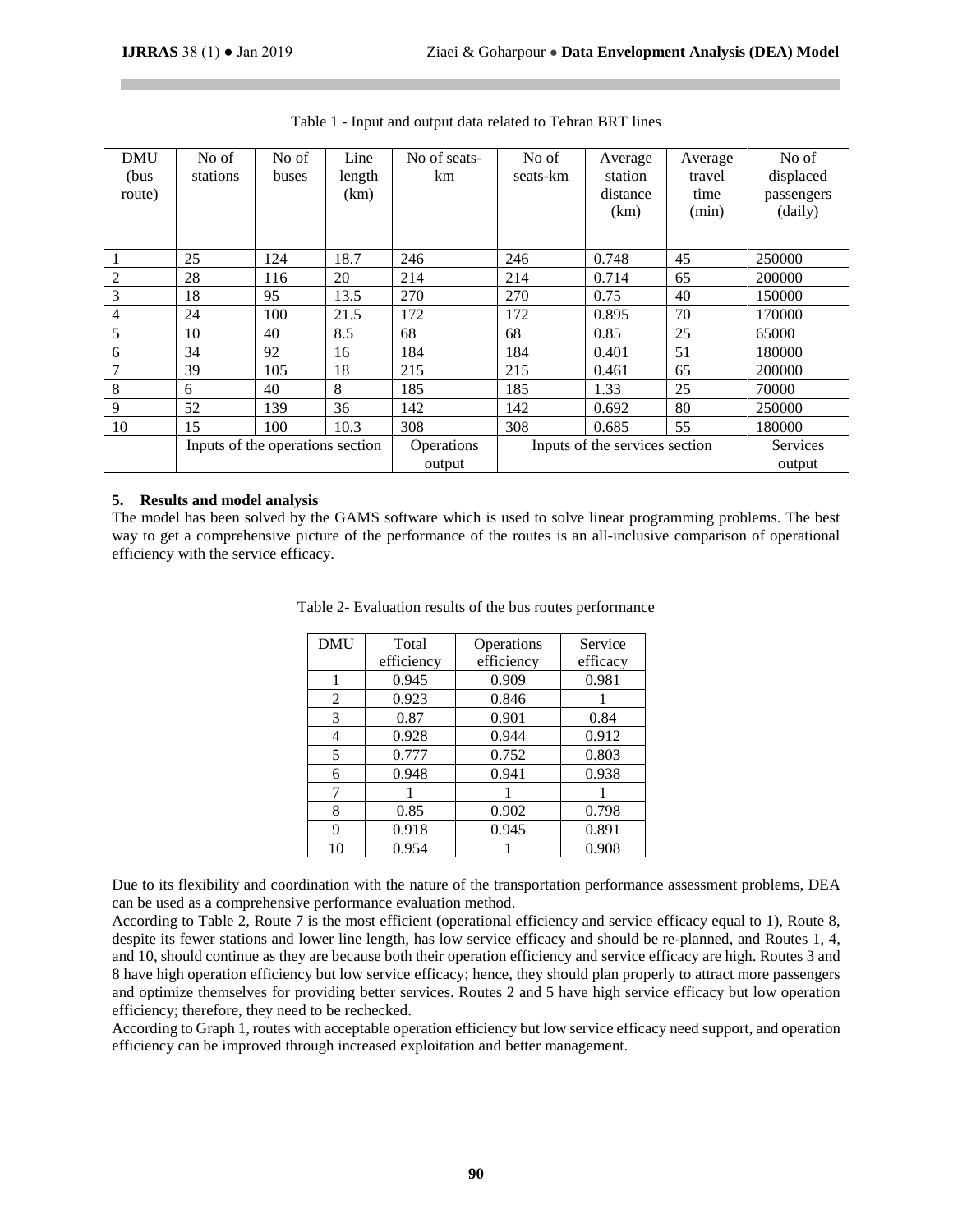

Graph 1- Operation efficiency vs. service efficacy

## **6. Conclusions and suggestions for future studies**

Bus and bus transport route management is a serious challenge for every city and its efficient implementation is a critical issue for municipalities and transport companies. Routing of the public transportation systems too is a very complicated issue that affects the operation efficiency, construction/exploitation costs, and such performance indicators as the passenger transport, travel speed, travel time savings, land use variations, and environmental pollution. This paper has presented a conceptual framework to evaluate the performance of the BRT routes and has used the Two Stage DEA model to calculate their operation efficiency and service efficacy. To illustrate how the research methodology works, use has been made of ten bus routes in Tehran for practical examples. Results were used to identify the routes with low service efficacy and high operation efficiency for which appropriate re-planning is necessary to increase their service efficacy, attract more passengers, and optimize their service delivery. Since such social route affecting factors as schools, hospitals, and so on have not been considered in this paper, they can be taken into account in the future research works; considering inter-route transition points too is another suggestion for future studies.